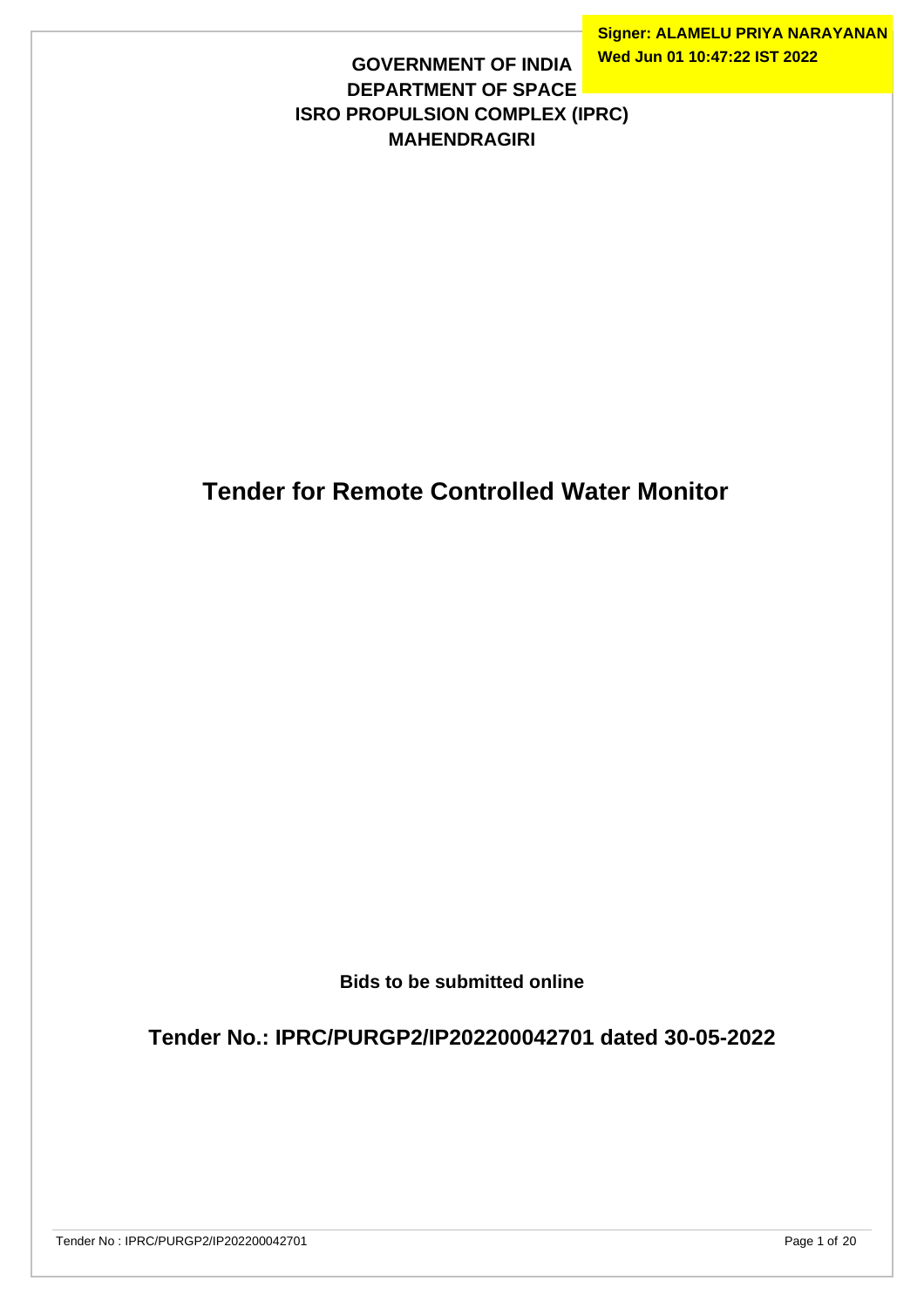| A. Tender Details             |                                       |
|-------------------------------|---------------------------------------|
| Tender No:                    | <b>IPRC/PURGP2/IP202200042701</b>     |
| Tender Date:                  | 30-05-2022                            |
| <b>Tender Classification:</b> | <b>GOODS</b>                          |
| <b>Purchase Entity:</b>       | <b>PURGP2</b>                         |
| Centre:                       | <b>ISRO PROPULSION COMPLEX (IPRC)</b> |

## **Procurement of Remote Controlled Water Monitor**

1.Foreign vendors are not permitted to quote.

2.Only Class-I and Class-II Local suppliers as per Make in India Policy are eligible to participate in the bid.

a. The percentage of local content should be specifically mentioned in the offer, without which it will be summarily rejected.

b. Preference will be given to Class-I Local Supplier and in their absence, Class-II Local Supplier will be considered.

3. MSME preference is applicable only against the claim of the manufacturer and production of documentary evidence by the manufacturer for the registration of particular item under MSME.

4. Last minute clarification on tenders will not be entertained.

5. This is an E Tender. Hence Postal/Fax/Email tenders will not be accepted.

6. Acceptance of Guarantee / Warranty, PBG, SD & LD Clause shall be specified in your Offer.

7. As per Central Tax Notification No.45/2017 & 47/2017, Dt.14.11.2017, We are eligible for concessional GST @ 5%. GST Exemption Certificate from Competent Authority will be issued Please confirm your acceptance

## **A.1 Tender Schedule**

Tender No : IPRC/PURGP2/IP202200042701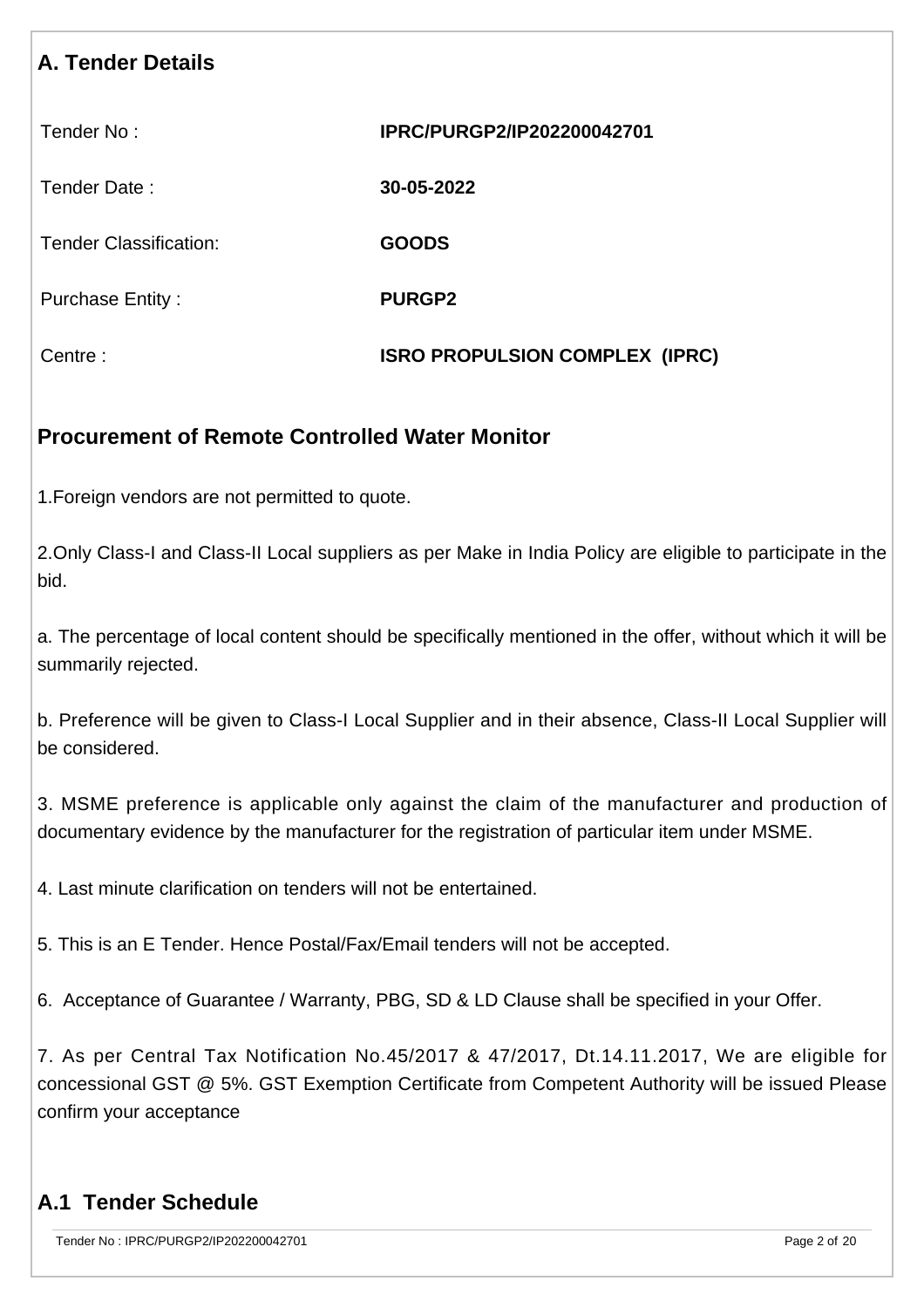| <b>Bid Submission Start Date:</b> | 02-06-2022 10:47 |
|-----------------------------------|------------------|
| Bid Clarification Due Date:       | 21-06-2022 14:00 |
| Bid Submission Due Date :         | 28-06-2022 14:00 |
| Bid Opening Date:                 | 28-06-2022 15:00 |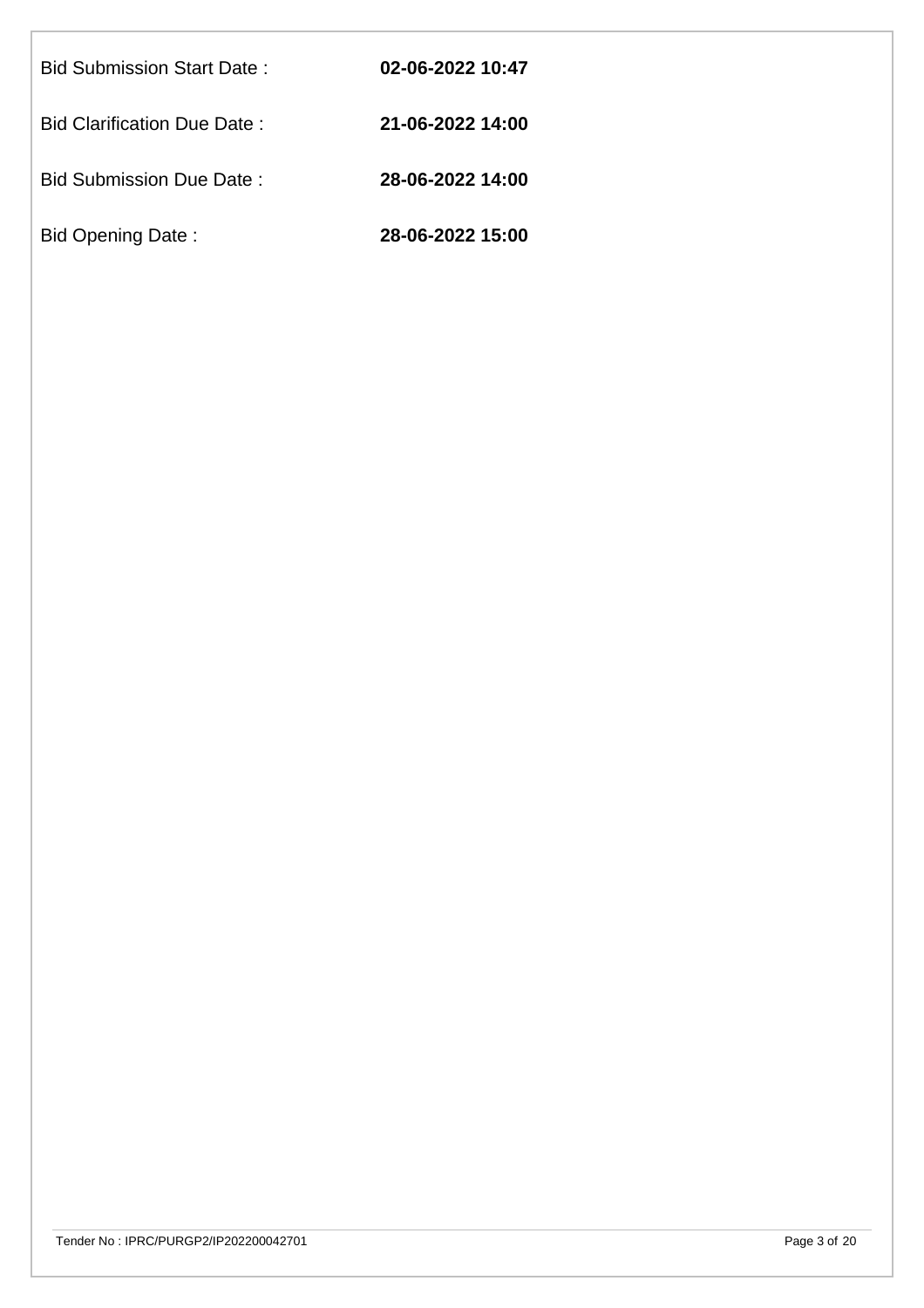### **B. Tender Attachments**

NA

### **Instructions To Vendors**

### **1. STANDARD TERMS AND CONDITIONS ( DOS PM:19)**

1.

 a. Prices are required to be quoted according to the units indicated in the annexed tender form. When quotations are given in terms of units other than those specified in the tender form, relationship between the two systems of unit must be furnished.

2. Arbitration in the event of any dispute or difference arising under these terms & conditions or any condition contained in the Purchase Order or in connection with this Contract. (except as to any matter the decision of which is specially provided for by these conditions), the same shall be referred to the sole arbitration of the Head of the Purchase Office or of some other person appointed by him, and the dispute further processed in terms of the Arbitration

& Conciliation Act, 1996. There will be no objection that the arbitrator is a Government Servant that he had to deal with matter which the Contract relates to or that in the course of his duties as Government Servant has expressed

views on all or any of the matters in dispute or difference. The award of the arbitrator shall be final and binding on the parties of this Contract.

3. As per the Rule 144(xi) of General Financial Rule, 2017, any bidder from a country which shares a land border with India will be eligible to bid in any procurement whether of goods, services (including consultancy services and non-consultancy services) or works (including turnkey projects) only if the bidder is registered with the competent authority ie., Department for Promotion of Industry and Internal Trade (DPIIT).

Hence, Vendors or Agents of a Vendor (Indian or others) from a country sharing border with India shall submit copy of valid registration made with Department for Promotion of Industry and Internal Trade (DPIIT), Government of India along with the tender mandatorily, without which the offer will be treated as invalid.

4. b. Corrections, if any, in the quotation must be attested. All amounts shall be indicated both in words as well as in figures. When there is difference between the amount quoted in words and figures, the amount quoted in words shall prevail.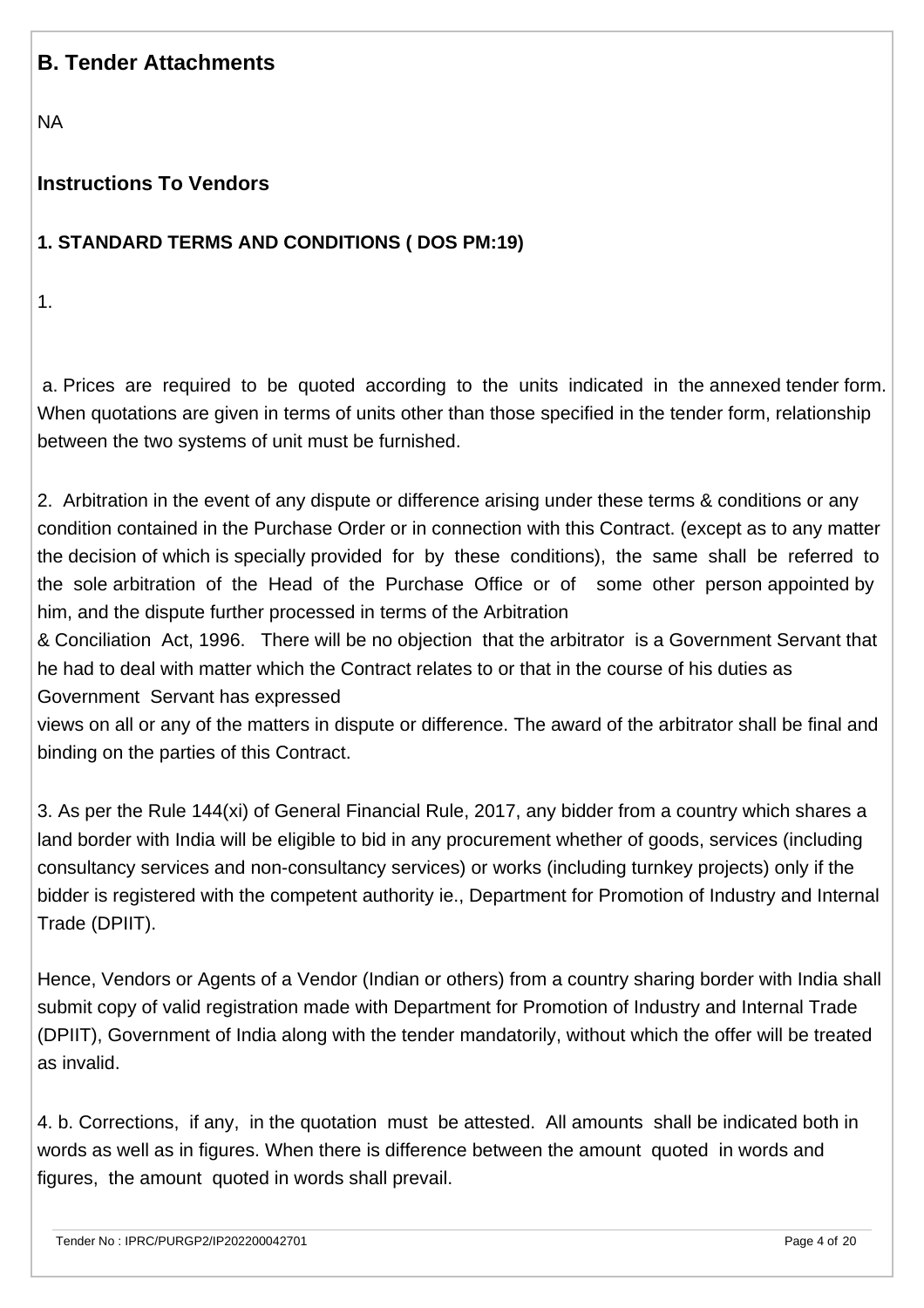5. GST/ other duties/levies, where legally leviable and intended to be claimed, should be distinctly shown separately in the tender.

6. Guarantee: The stores offered should be guaranteed for a minimum period of twelve months against defective stores design, operation or manufacture. For defects noticed during the guarantee period, replacement/repair should be arranged free of cost within a reasonable period of such notification. In cases where our specifications call for a guarantee period more than 12 months specifically, then such a period shall apply

7. If the arbitrator is a person appointed by the Head of the Purchase Office, In the event of his denying or neglecting or refusing to act, or resigning or being unable to act, for any reason, shall be lawful for the Head of the Purchase Office either to proceed with the reference himself or to appoint another person as arbitrator in place of the outgoing arbitrator subject, as aforesaid, to the Arbitration and Conciliation Act, 1996, and the rules thereunder and any statutory modifications thereof for the time being in force shall be deemed to apply to the arbitration proceeding under the clause. The Arbitrator shall have the power to extend with the consent of the Purchaser and the Contractor the time for making and publishing the award. The venue of arbitration shall be the place as the Purchaser in his absolute discretion may determine. Work under the Contract shall, if reasonably possible, continue during Arbitration Proceedings.

8. If the arbitrator is the Head of the Purchase Office :

(i) In the event of his being transferred or vacating his office by resignation or otherwise, it shall be lawful for his successor in office either to proceed with the reference himself for to appoint another person as arbitrator, or In the event of his being unwilling or unable to act for any reason, it shall be lawful for the Head of the Purchase Office to appoint another person as arbitrator

9. Late Tenders will not be considered

10. Model Certificate for Tenders:

I have read the clause regarding restrictions on procurement from a bidder of a country which shares a land border with India; I certify that this bidder is not from such a country or, if from such a country, has been registered with the Competent Authority. I hereby certify that this bidder fulfils all requirements in this regard and is eligible to be considered

11. Packing and Forwarding: The Contractor will be held responsible for the stores being sufficiently and properly packed for transport by rail, road, sea or air, to withstand transit hazards and ensure safe arrival at the destination. The packing and marking of packages shall be done by and at the expense to the Contractor.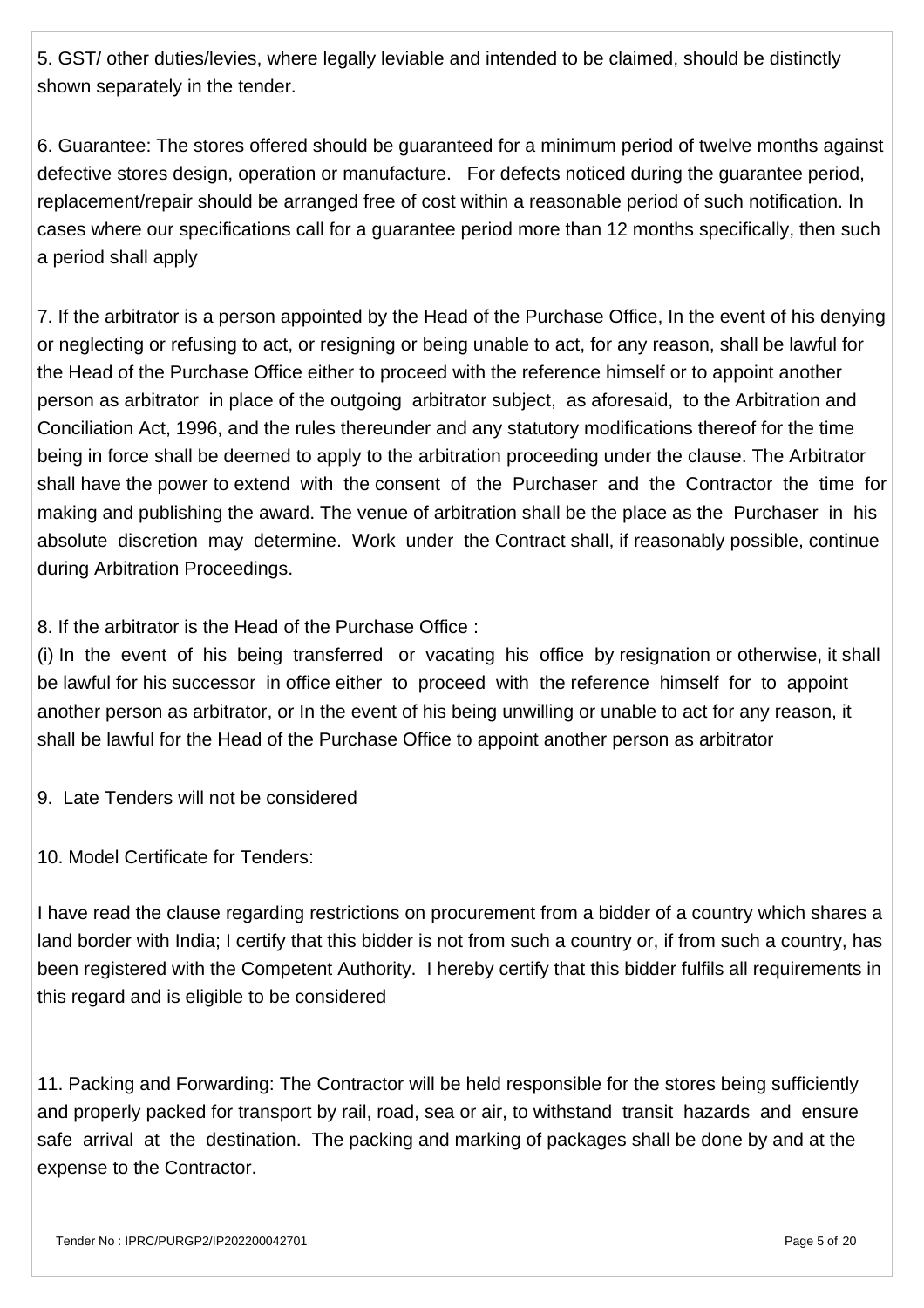12. Payment terms are full payment within 30 days from the date of receipt and acceptance of material ordered. Our Bankers are State Bank of India, Mahendragiri.

13. Quotation should be valid for at least 120 days from the date of opening of the tender.

14. Specifications: Stores offered should strictly conform to Purchasers specifications. Deviations, if any, shall be clearly indicated by the tenderer in his quotation. The tenderer should also indicate the Make/Type number of the stores offered and provide catalogues, technical literature and samples, wherever necessary, along with the quotation. Test certificate, wherever necessary, should be forwarded along with supplies. Wherever options are called for in our specifications, the tenderer should address all such options, wherever specifically mentioned by us, and the tenderer could suggest changes to specifications with appropriate response for the same. Even in such case, the tenderer should state why he cannot meet our specifications and why he is suggesting the change.

15. Successful tenderer will have to furnish in the form of a Bank Guarantee or in any other form as called for by the Purchaser towards adequate security for the materials/property provided by the purchaser for the due execution for the Contract.

16. TERMS AND CONDITIONS OF TENDER:

Price quoted should be on the basis of FOR IPRC, Mahendragiri or delivery at site The Purchaser will not pay separately for transit insurance, and the risk and cost during transit shall be exclusively the responsibility of the Contractor and the purchaser shall pay only for such stores as are actually received in good condition in accordance with the Contract.

17. The Contractor shall at all times indemnify the Purchaser against all claims which may be in respect of the stores for infringement of any right protected by Patent, Registration or design or Trade Mark and shall take all risks of accidents or damage which may cause a failure of the supply from whatever causes arising and the entire responsibility for the sufficiency of all means used by him for the fulfilment of the Contract

18. The Purchaser reserves the right to accept or reject any quotation fully or partly without assigning any reason therefore.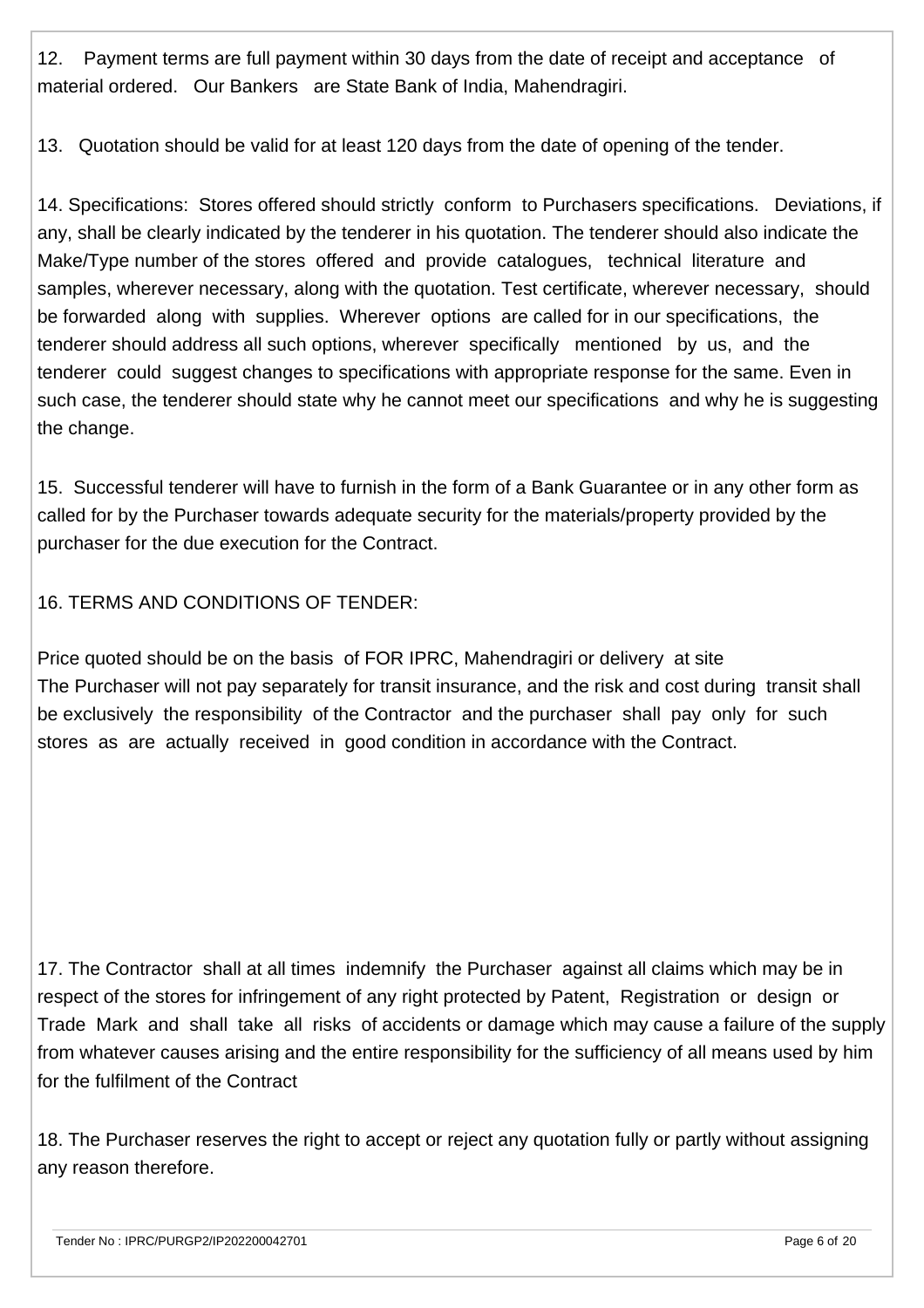19. The time for and the date of delivery of the stores stipulated in the Purchase Order shall be deemed to be the essence of the Contract and delivery must be completed not later than the date specified therein, and failure to do so, without adequate justification, may involve cancellation of the Contract at the discretion of the Purchaser.

20. Vendors may please note that in case of two-part tender, the price details shall be mentioned only in the price-bid template. If the price details either in part or full are indicated in the technical bid, the bid will be disqualified.

21. Where counter terms and conditions/printed or cyclostyled conditions of sale have been offered by the tenders, the same shall not be deemed to have been accepted by the Purchaser unless the Purchaser's specific written acceptance thereof is obtained

### **2. Conditions for BIDDER FROM A COUNTRY WHICH SHARES LAND BORDER WITH INDIA**

1. Any false declaration and non-compliance of the above would be a ground for immediate rejection of offer or termination of the contract and further legal action in accordance with the laws.

2. As per the Rule 144(xi) of General Financial Rule, 2017, any bidder from a country which shares a land border with India will be eligible to bid in any procurement whether of goods, services (including consultancy services and non-consultancy services) or works (including turnkey projects) only if the bidder is registered with the competent authority ie., Department for Promotion of Industry and Internal Trade (DPIIT).

3. Hence, Vendors or Agents of a Vendor (Indian or others) from a country sharing border with India shall submit copy of valid registration made with Department for Promotion of Industry and Internal Trade (DPIIT), Government of India along with the tender mandatorily, without which the offer will be treated as invalid.

#### 4. Model Certificate for Tenders

I have read the clause regarding restrictions on procurement from a bidder of a country which shares a land border with India; I certify that this bidder is not from such a country or, if from such a country, has been registered with the Competent Authority. I hereby certify that this bidder fulfils all requirements in this regard and is eligible to be considered

5. Validity of Registration: Registration should be valid at the time of submission of bids and should be valid at the time of placement of order.

#### **3. GENERAL TERMS AND CONDITONS**

Tender No : IPRC/PURGP2/IP202200042701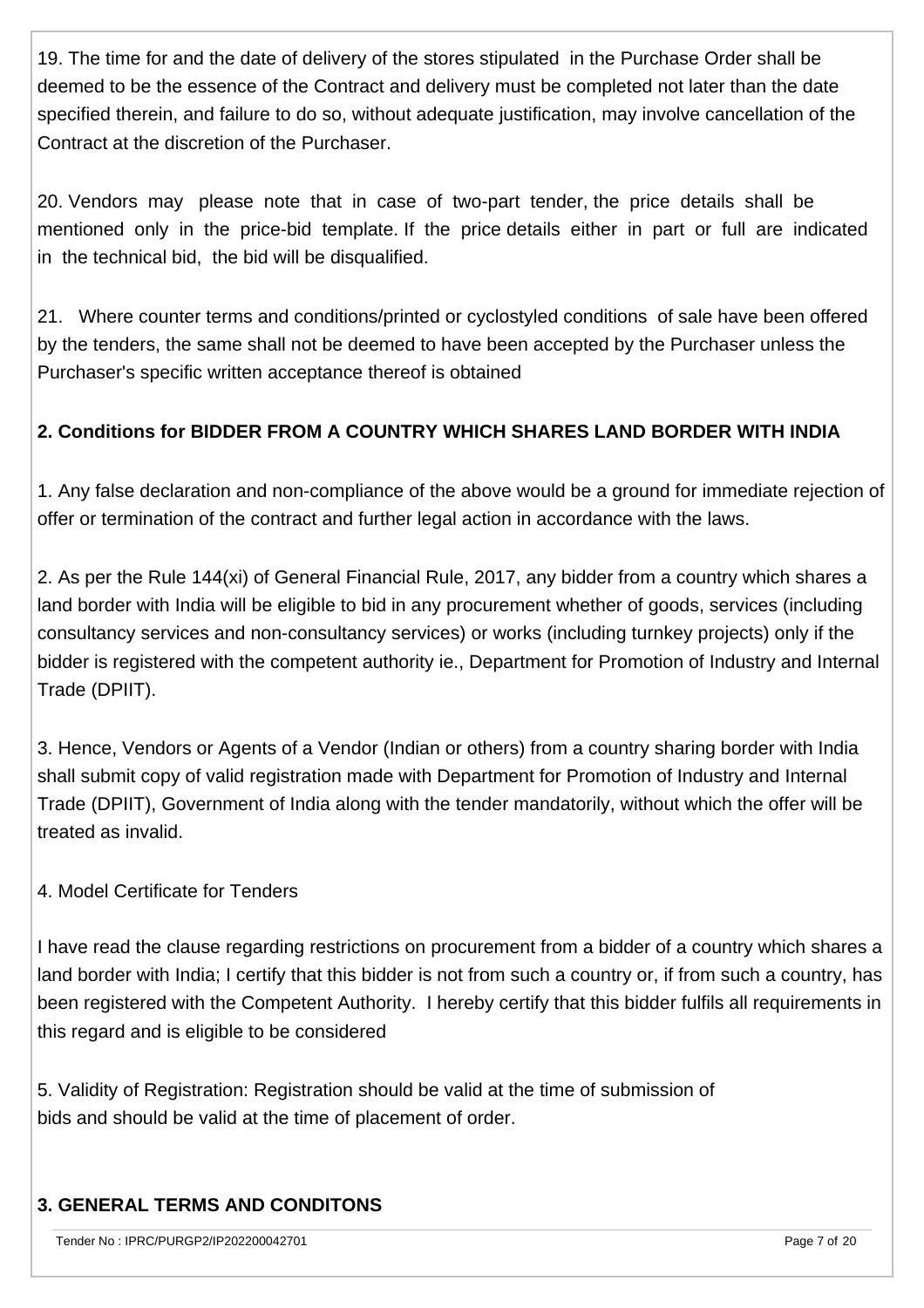1. a) Facility of after sales service to be confirmed with details.

b) Permanent Account Number (PAN) allotted by Income-Tax authorities shall be furnished with documentary proof. Otherwise, documentary proof for having applied for PAN should be provided. Also PAN should be in the name of Company/Firm, if quoted by the Company/Firm and in the name of Individual, if quoted by individual.

c) GST No.

d) PAN No.

e) Local office in Tirunelveli / Nagercoil is preferable.

Note: (b) to (e) are applicable for Indian Companies only.

2. All amounts shall be indicated both in words as well as in figures. Where there is difference between amounts quoted in words and figures, amount quoted in words shall prevail.

3. GST where legally leviable and intended to be claimed should be distinctly shown separately in the tender. As per Notification No.45/2017 Central Tax(Rate) or Notification No. 47/17 Integrated TAX(Rate) of 14/11/17, We are eligible for availing Concessional GST@5% against certificate issued by an officer not below the rank of Dy. Secretary to Govt. of India

4. Guarantee / Warranty period as applicable shall be indicated, along with the quote. Guarantee/Warranty shall commence from the date of installation and acceptance of the complete equipment supplied under the contract/purchase order.

5. If an Indian agent submits bid on behalf of the Principal/OEM, the same Indian agent shall not submit a bid on behalf of another Principal/OEM in the same tender for the same item/product

6. In a tender, either the Indian Agent on behalf of the Principal/OEM or Principal/ OEM itself can bid but both cannot bid simultaneously for the same item/product in the same tender.

7. In case of imported items (stores), Ex-Works/FOB/FCA prices should be indicated. In case of indigenous stores the quotation should be on FOR-Destination / Door delivery basis.

8. In case the vendor falls in the category of Small Scale Industries(SSIs), who are registered with NSI, Public Sector Undertakings (PSUs) and Micro & Small Enterprises (MSMEs) the same shall be mentioned in their quote for evaluation.

9. Indian Agents while quoting on behalf of their principals shall attach necessary authorization letter from their Principals along with the bid.

10. IPRC reserves the right to accept or reject any quotation in full or part thereof by recording the reasons.

Tender No : IPRC/PURGP2/IP202200042701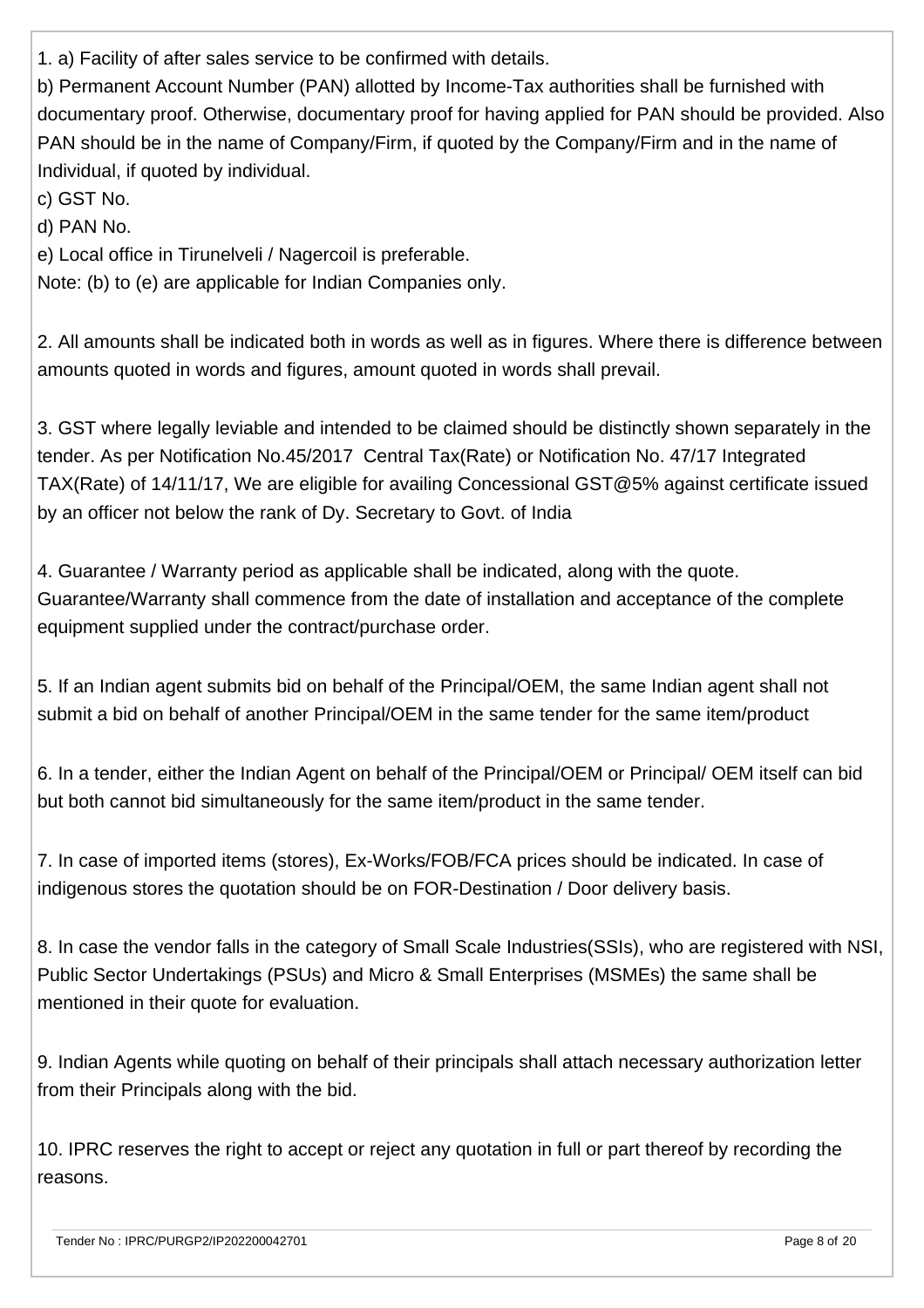11. IPRC shall not be responsible for failure of vendors in submitting bids online caused due to technical reasons at vendor end such as network or power failures, computer failure, internet-browser, mistakes / errors in filling the bids on line by vendor etc.

12. ISRO PROPULSION COMPLEX (IPRC) is exempted from payment of Customs Duty under Notification No. 50/2017-Customs dated 30.06.2017 and as amended by Notification No.5/18 Customs dt:25/1/18. For imported items IPRC will provide Customs Duty Exemption Certificate for availing Concessional CD and IGST.

13. Last minute request for the extension of the due date w.r.t. any technical issue at Vendors/Suppliers side will not be considered. You may submit your quotation online well in advance instead of waiting till the last date to ensure that Internet problem and network condition does not cause problem

14. LIQUIDATED DAMAGES:Delivery is the essence of the contract. Items shall be delivered within stipulated period. If delivery is delayed beyond the stipulated delivery period mentioned in the purchase order or any extension thereof, an amount equal to 0.5% per week shall be recovered, subject to a maximum of 10% of the order value shall be deducted from your bills due.

15. Offers sent through post, telegram, fax, e-mail, courier will not be considered. Partially completed / incomplete tenders shall not be considered.

16. Only authorized dealers/agents or their accredited representatives for original manufacturers have to submit the quotation with documentary evidence.

17. PAYMENT: 100% through RTGS within 30 days from the date of receipt and acceptance of items at our site is the normal payment for Indigenous supply. In the case of direct Import, normal terms of payment are by Sight Draft / Wire Transfer after receipt of items. However, other terms of payment like establishment of Letter of Credit may be considered by the Purchaser on such terms and conditions as may be agreed upon.

### 18. PERFORMANCE BANK GUARANTEE :

The Supplier shall guarantee the successful and satisfactory performance/commissioning of equipment/machinery under the conditions specified in the Purchase Order. As a performance security, the SUPPIER shall furnish a performance bank guarantee (format enclosed) from Nationalized Bank/Scheduled Bank for an amount equal to the sum of 3% of the order value ensuring the due performance of equipment/machinery in accordance with all the specifications and terms specified in the Purchase Order herein valid for the warranty period. On due performance, the performance bank guarantee shall be automatically cancelled and returned to the Supplier within 30 days after expiry of the Warranty period. The performance bank guarantee shall have claim period of six months.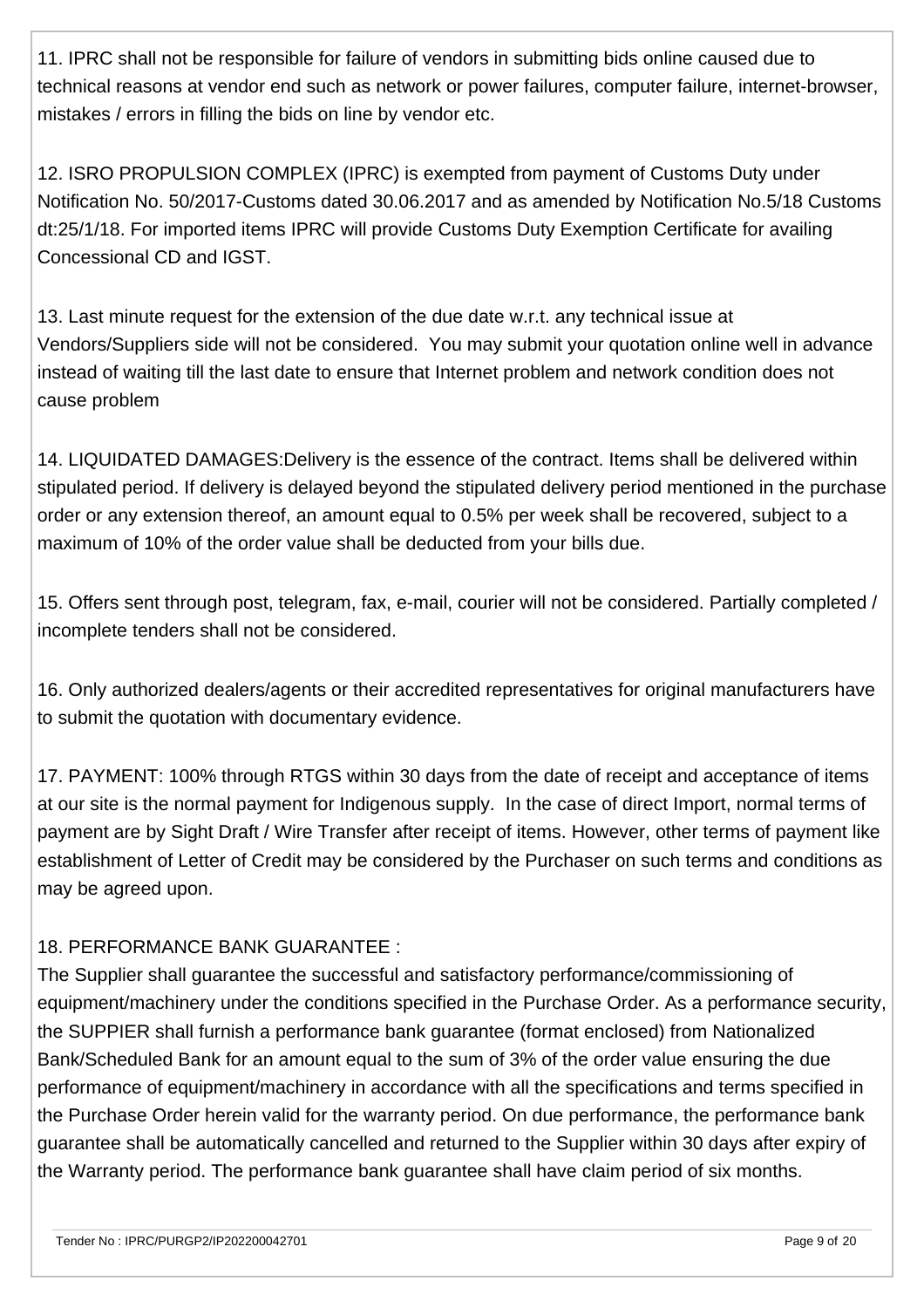19. SECURITY DEPOSIT : Security Deposit @ 3% of order value shall be submitted in the form of DD/FDR duly endorsed in favour of Accounts Officer, IPRC or by way of Bank Guarantee (in the prescribed format) within 20 days after receipt of order and valid up to the successful execution of the order.

20. The goods or material offered should be strictly as per our specifications. Change(s) in specifications, if any, should be clearly indicated by the supplier in his quotation. The supplier should also indicate make/type No. of the materials or equipment offered. Vague terms such as Best Indian, Best Indigenous and Imported make should not be used.

21. The offer should be valid for a minimum period of 120 days from the date of opening of the bids (Technical bid in case of 2-part tender).

22. The purchaser shall be under no obligation to accept the lowest or any tender and reserves the right of acceptance of the whole or any part of the tender or portions of the quantity offered and the tenderer shall supply the same at the rates quoted.

23. Wherever the tenderer is asked to submit sample for evaluation of tenders, the same shall be submitted along with your quote.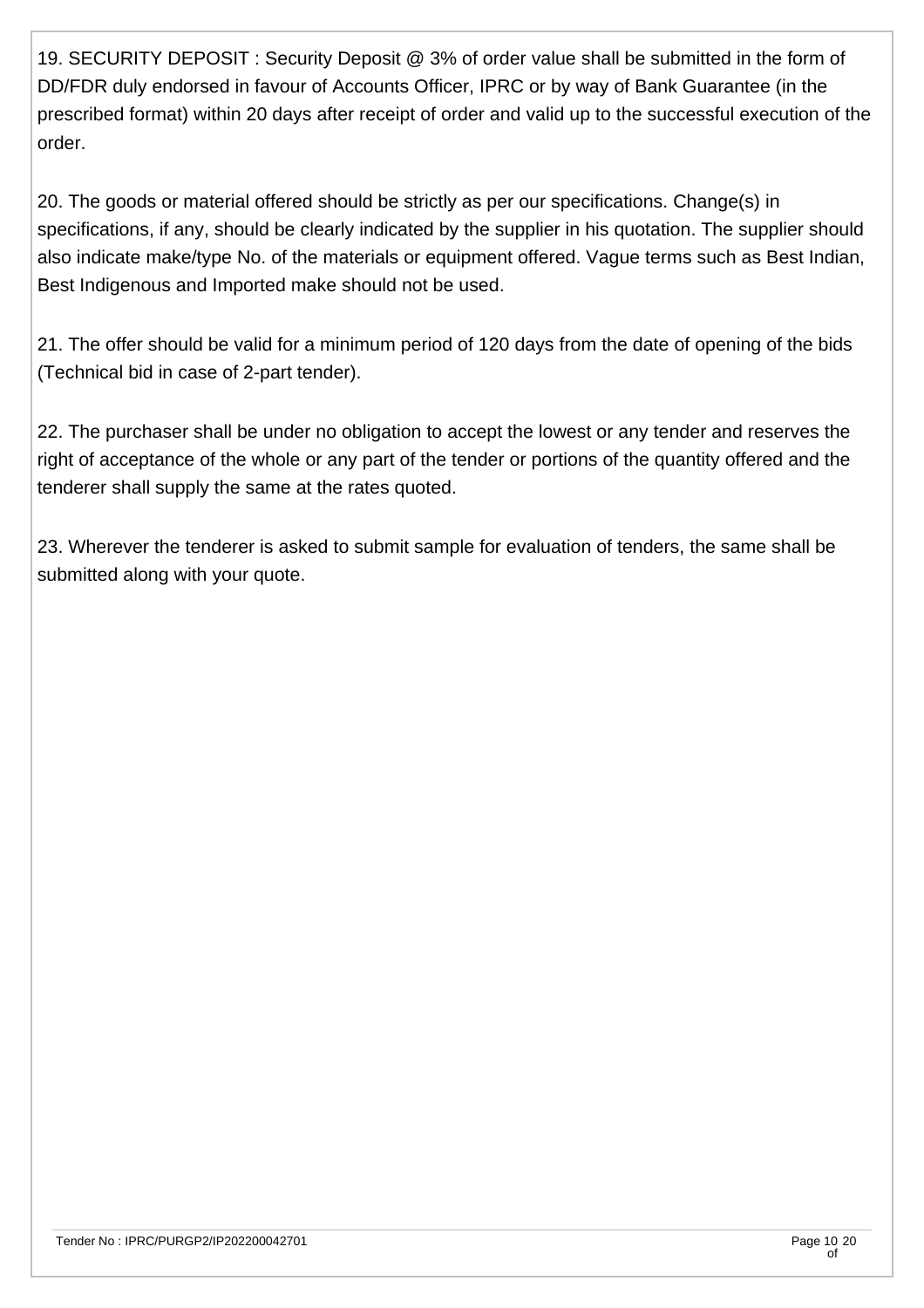# **C. Bid Templates**

## **C.1 Technical Bid - Remote Controlled Water Monitor**

**1. Firewater Monitor - Remote Controlled Water Monitor** 

### **[Document : Specification for Water monitor](https://eproc.isro.gov.in/common/viewDocument?id=ff80818180eef8da0180f072222e0320&indentId=IP2022000427)**

#### **[Document : QAP](https://eproc.isro.gov.in/common/viewDocument?id=ff808181808e21330180dbd8cef52f19&indentId=IP2022000427)**

#### **Common Specifications (Applicable for all items)**

| SI <sub>No</sub> | Specification               | Value                                                                                                                                                                                                                                                                                                                                                                                                                                                                                                                                          | Compliance            | <b>Offered Specification</b> | Remark |
|------------------|-----------------------------|------------------------------------------------------------------------------------------------------------------------------------------------------------------------------------------------------------------------------------------------------------------------------------------------------------------------------------------------------------------------------------------------------------------------------------------------------------------------------------------------------------------------------------------------|-----------------------|------------------------------|--------|
| 1                | Item                        | <b>Remote Controlled</b><br><b>Water Monitor</b>                                                                                                                                                                                                                                                                                                                                                                                                                                                                                               | Yes / No /<br>Explain |                              |        |
| $\overline{2}$   | Scope of<br>supply          | 1. Water Monitor<br>(Hazardous Area: Gr.<br>$\dot{\mathsf{I}}$ $\mathsf{I}$ $\mathsf{C}$ $\mathsf{I}$<br>a. Nozzle: Fog/Jet<br>& Variable Flow<br>b. Motors: For<br>Rotation, Elevation<br>and Fog/Jet<br><b>Movements</b><br>c. Manual override:<br>For Rotation, Elevation<br>and Fog/Jet<br><b>Movements</b><br>d. Junction Box:<br>Power/Communication<br>e. Cables: Fire<br>retardant cables from<br><b>Junction Box to Motors</b><br>f. Turret/Stand<br>post<br>2. Control Panel Unit<br>(Safe area)<br>3. Joystick Panel<br>(Safe area) | Yes / No /<br>Explain |                              |        |
| 3                | Service<br>Medium           | Water                                                                                                                                                                                                                                                                                                                                                                                                                                                                                                                                          | Yes / No /<br>Explain |                              |        |
| 4                | Flow rate                   | 3000 lpm (Min) at 0.7<br><b>MPa</b>                                                                                                                                                                                                                                                                                                                                                                                                                                                                                                            | Yes / No /<br>Explain |                              |        |
| 5                | Material of<br>Construction | <b>Stainless Steel</b>                                                                                                                                                                                                                                                                                                                                                                                                                                                                                                                         | Yes / No /<br>Explain |                              |        |
| 6                | Inlet<br>connection         | <b>DN 100</b>                                                                                                                                                                                                                                                                                                                                                                                                                                                                                                                                  | Yes / No /<br>Explain |                              |        |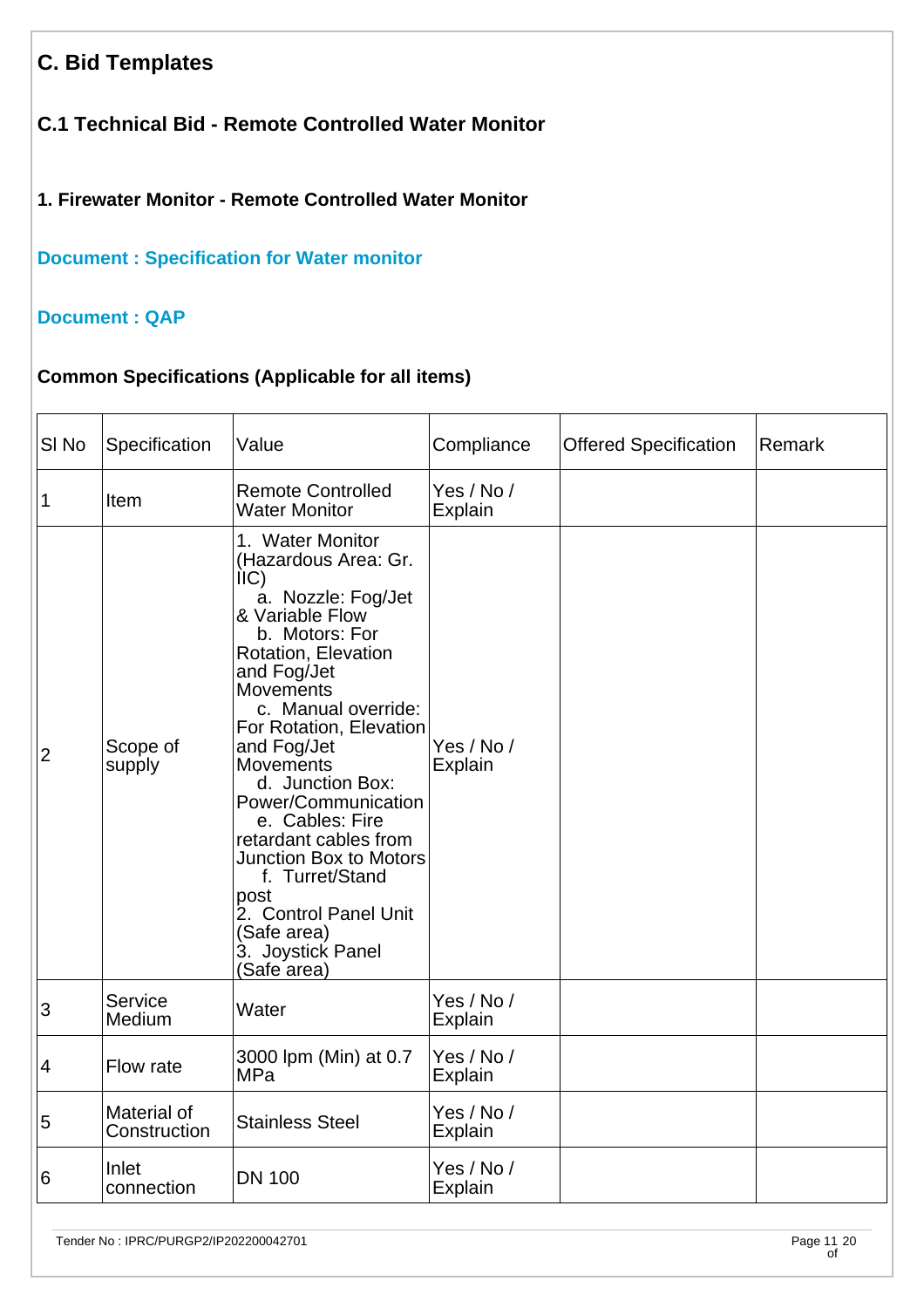| 7  | <b>Flange Type</b>             | 150#, as per ANSI<br>B16.5, serrated raised<br>face type         | Yes / No /<br>Explain        |  |
|----|--------------------------------|------------------------------------------------------------------|------------------------------|--|
| 8  | <b>MAWP</b>                    | 1.5 MPa                                                          | Yes / No /<br>Explain        |  |
| 9  | Rotation<br>Movement           | $±$ 165 degrees                                                  | Yes / No /<br>Explain        |  |
| 10 | Elevation<br>Movement          | $-45$ to $+70$ degrees                                           | Yes / No /<br>Explain        |  |
| 11 | <b>Nozzle</b><br>adjustable    | Jet to Fog (vice versa)<br>without shutoff                       | Yes / No /<br>Explain        |  |
| 12 | Painting                       | Surface preparation,<br>Primer and Red epoxy<br>(two coats each) | Yes / No /<br>Explain        |  |
| 13 | Approvals                      | <b>UL Listed/FM</b><br>approved for Water<br>Monitor             | Yes / No /<br>Explain        |  |
| 14 | <b>Junction Box</b>            | Ex d IIC T4 or better                                            | Yes / No /<br>Explain        |  |
| 15 | Electric<br>Motors:            |                                                                  |                              |  |
| 16 | Voltage                        | 400V/230VAC                                                      | Yes / No /<br>Explain        |  |
| 17 | Frequency                      | 50 Hz                                                            | Yes / No /<br>Explain        |  |
| 18 | Insulation<br>class            | <b>B</b> or better                                               | Yes / No /<br><b>Explain</b> |  |
| 19 | IP class                       | IP 56 or better                                                  | Yes / No /<br>Explain        |  |
| 20 | Ex class                       | Ex d IIC T4 or better                                            | Yes / No /<br>Explain        |  |
| 21 | Ex standard                    | PESO/ ATEX/ CSA or<br>equivalent                                 | Yes / No /<br>Explain        |  |
| 22 | Outgoing<br>shafts             | <b>Stainless Steel</b>                                           | Yes / No /<br>Explain        |  |
| 23 | Other<br>technical<br>details: |                                                                  |                              |  |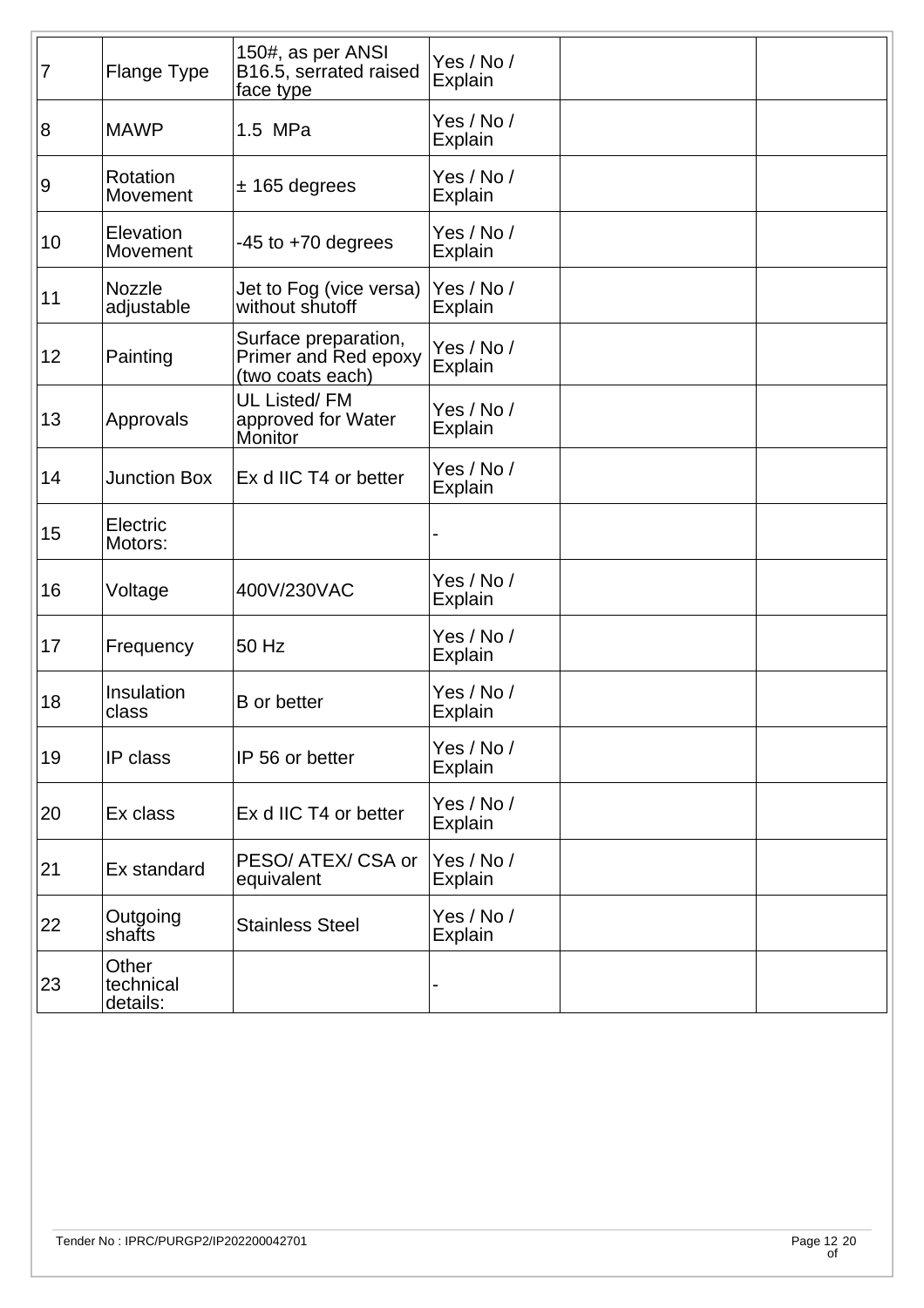| 24 | Wiring<br>connections<br>between<br>Motors and<br>Junction Box<br>shall be pre-<br>cabled and the<br>cable glands<br>shall be<br>explosion<br>proof.                                                                    |  |  |
|----|-------------------------------------------------------------------------------------------------------------------------------------------------------------------------------------------------------------------------|--|--|
| 25 | All the field<br>equipments<br>along with<br>Water Monitor<br>including<br>cables shall be<br>compatible for<br>H <sub>2</sub><br>environment<br>(Group IIC).                                                           |  |  |
| 26 | <b>Control Panel</b><br>unit and<br>Joystick Panel<br>will be<br>positioned in<br>safe area.<br>Common<br><b>Control Panel</b><br>and Common<br>Joystick Panel<br>may be<br>planned for all<br>three Water<br>Monitors. |  |  |
| 27 | <b>Distance</b><br>between<br><b>Water Monitor</b><br>and Control<br>Panel unit is<br>500m<br>approximately.                                                                                                            |  |  |
| 28 | <b>Distance</b><br>between<br><b>Control Panel</b><br>unit and<br>Joystick panel<br>is 1000m<br>approximately.                                                                                                          |  |  |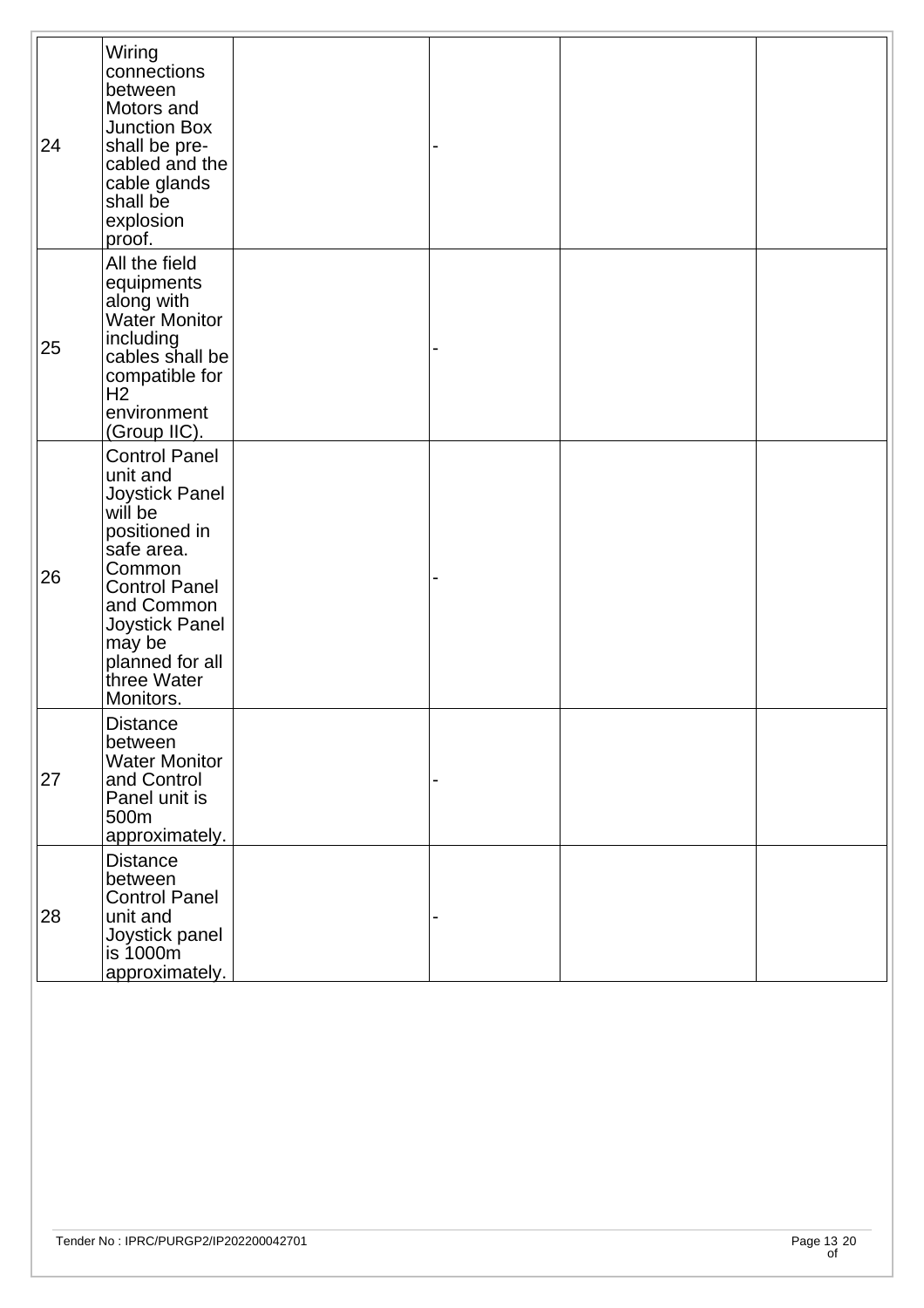| 29 | The<br>communicatio<br>n between<br>MCC panel<br>and Joystick<br>panel would<br>be either<br>through fiber<br>optic<br>cable(OFC) or<br>through hard<br>wired contacts<br>(Digital Inputs<br>and Digital<br>Outputs).<br>Vendor shall<br>consider the<br>necessary<br>provision at<br>the MCC<br>Panel and the<br>Joystick panel<br>for this<br>requirement in<br>their offer. |  |  |
|----|--------------------------------------------------------------------------------------------------------------------------------------------------------------------------------------------------------------------------------------------------------------------------------------------------------------------------------------------------------------------------------|--|--|
| 30 | All necessary<br>wiring<br>diagrams,<br>circuit details,<br>detailed<br>instruction and<br>maintenance<br>manual, final<br>drawings,<br>parts list, list of<br>spares shall<br>be supplied<br>along with the<br>items.                                                                                                                                                         |  |  |
| 31 | All the relevant<br>test certificates<br>like hydrostatic<br>and pneumatic<br>testing of<br>monitor body,<br>leak test,<br>performance<br>tests for the<br>electric motor<br>drive,<br>functional/<br>performance<br>test of the<br>completely<br>assembled<br>monitor shall<br>be supplied<br>along with the<br>items.                                                        |  |  |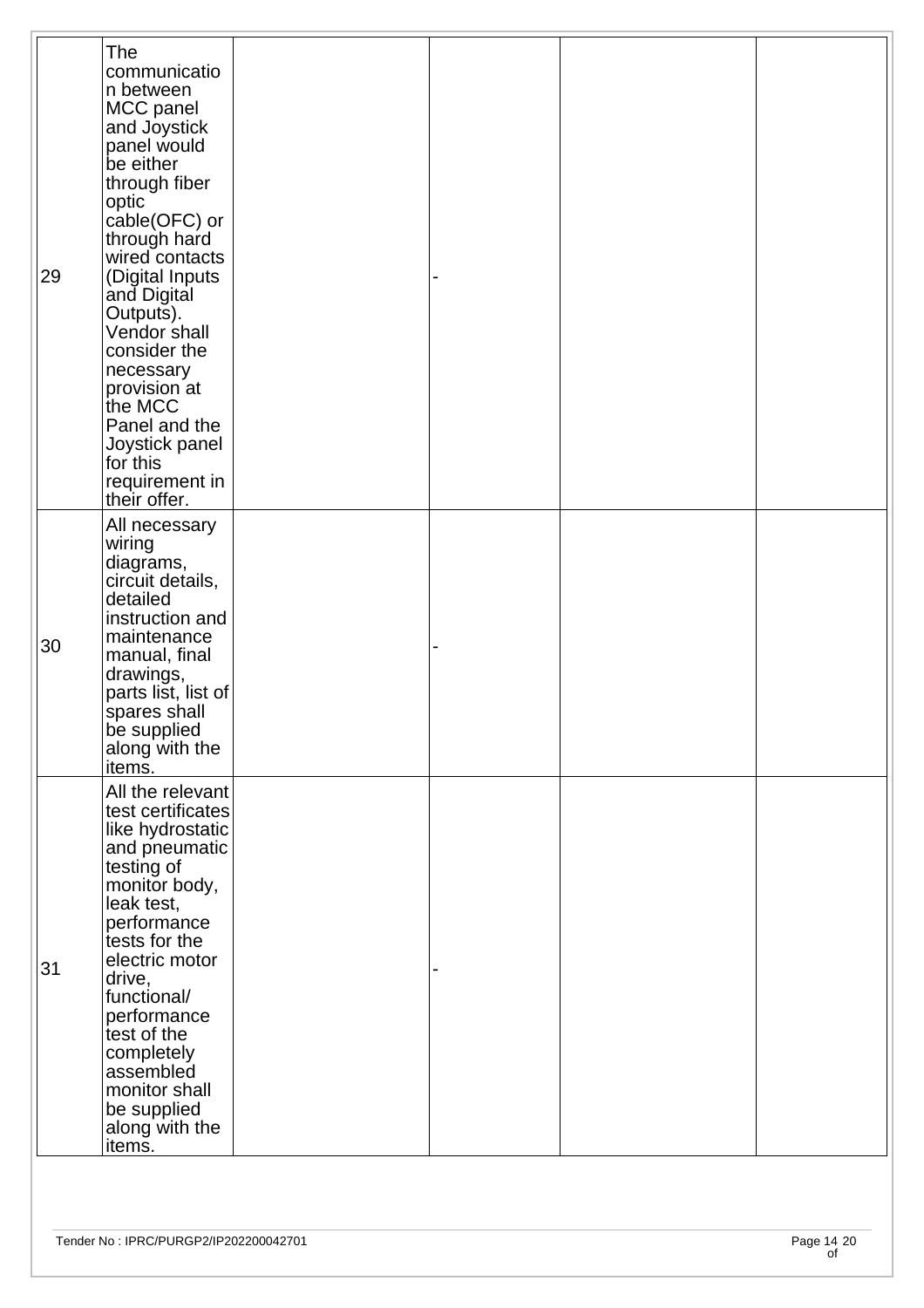| 32 | Suitable tools<br>to carry out the<br>installation<br>works (by the<br>user) shall<br>also be<br>supplied and<br>necessary<br>spares for two<br>years of<br>trouble fee<br>operation may<br>also be<br>quoted.                                                                               |  |  |
|----|----------------------------------------------------------------------------------------------------------------------------------------------------------------------------------------------------------------------------------------------------------------------------------------------|--|--|
| 33 | The monitor<br>shall be<br>guaranteed for<br>proper<br>performance<br>for a minimum<br>period of 18<br>months from<br>the date of<br>supply.                                                                                                                                                 |  |  |
| 34 | <b>Others Details:</b>                                                                                                                                                                                                                                                                       |  |  |
| 35 | Manufacturer<br>shall provide<br>the following<br>details for<br>approval by<br>purchaser.<br>a) General<br>Assembly<br>drawing and<br>detailed cross<br>sectional<br>drawing<br>including MOC<br>of parts<br>indicating<br>overall<br>dimensions.<br>b) Quality<br>Assurance<br>Plan (QAP). |  |  |
|    |                                                                                                                                                                                                                                                                                              |  |  |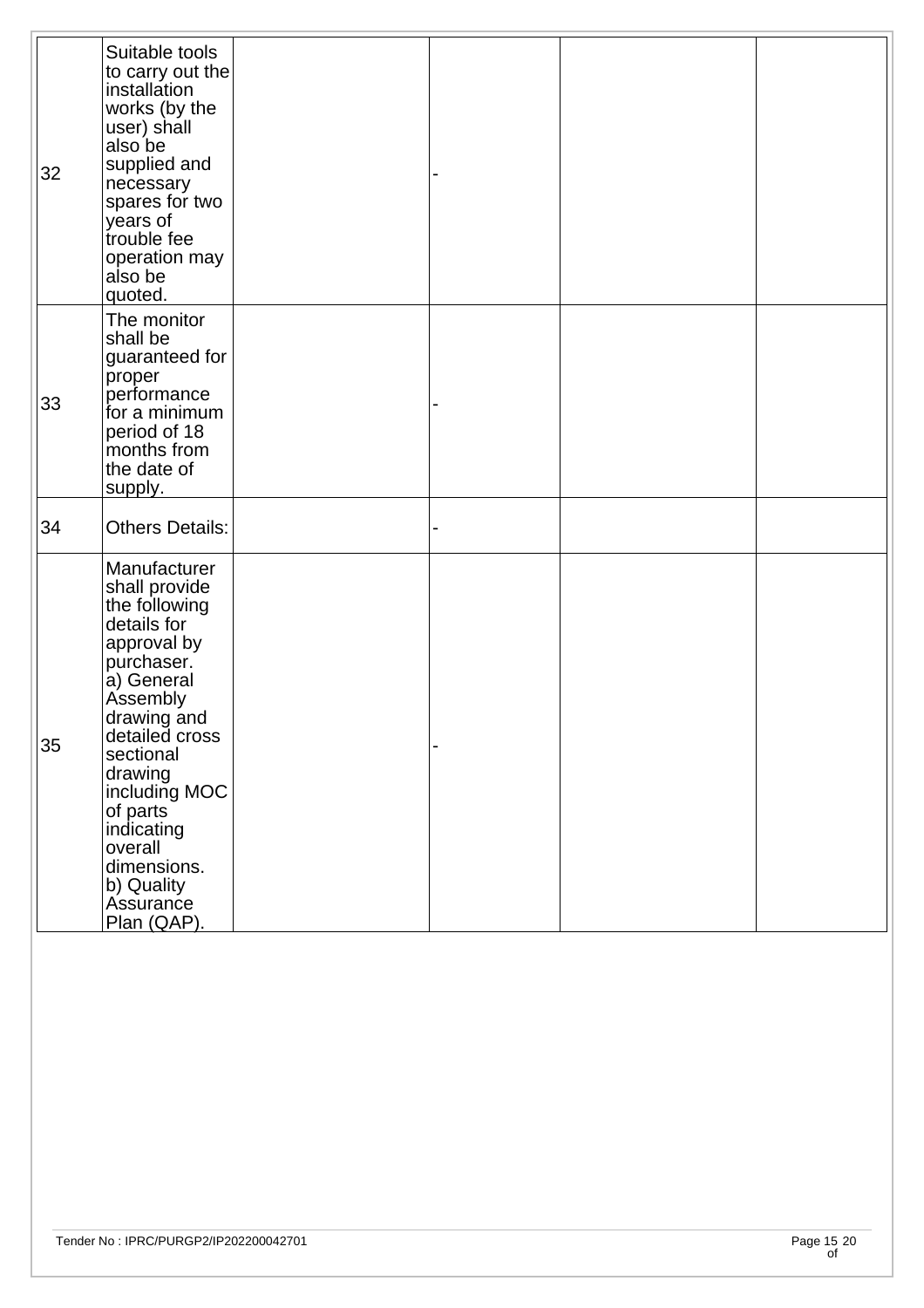| 36 | <b>Third Party</b><br>Inspection<br>Agencies<br>(TPIA) like<br>TUV's, DNV<br>shall be<br>engaged for<br>witness of<br>tests,<br>verification<br>and<br>authorization<br>of records. It<br>shall be the<br>responsibility<br>of the vendor<br>to arrange<br>TPIA.<br><b>TPIA shall</b>                                                                                                                                                                           |  |  |
|----|-----------------------------------------------------------------------------------------------------------------------------------------------------------------------------------------------------------------------------------------------------------------------------------------------------------------------------------------------------------------------------------------------------------------------------------------------------------------|--|--|
| 37 | conduct the<br>inspections<br>according to<br>approved<br>Quality<br>Assurance<br>Plan (QAP).<br>Upon<br>satisfactory<br>inspection of<br>the product by<br>TPI agency,<br>copy of all<br>documents as<br>per the QAP<br>shall be<br>provided for<br>review by<br>purchaser.<br>Based on this,<br>purchaser<br>shall give<br>dispatch<br>clearance.<br>Only upon<br>receipt of the<br>same, the<br>vendor shall<br>proceed with<br>delivery of the<br>products. |  |  |
|    |                                                                                                                                                                                                                                                                                                                                                                                                                                                                 |  |  |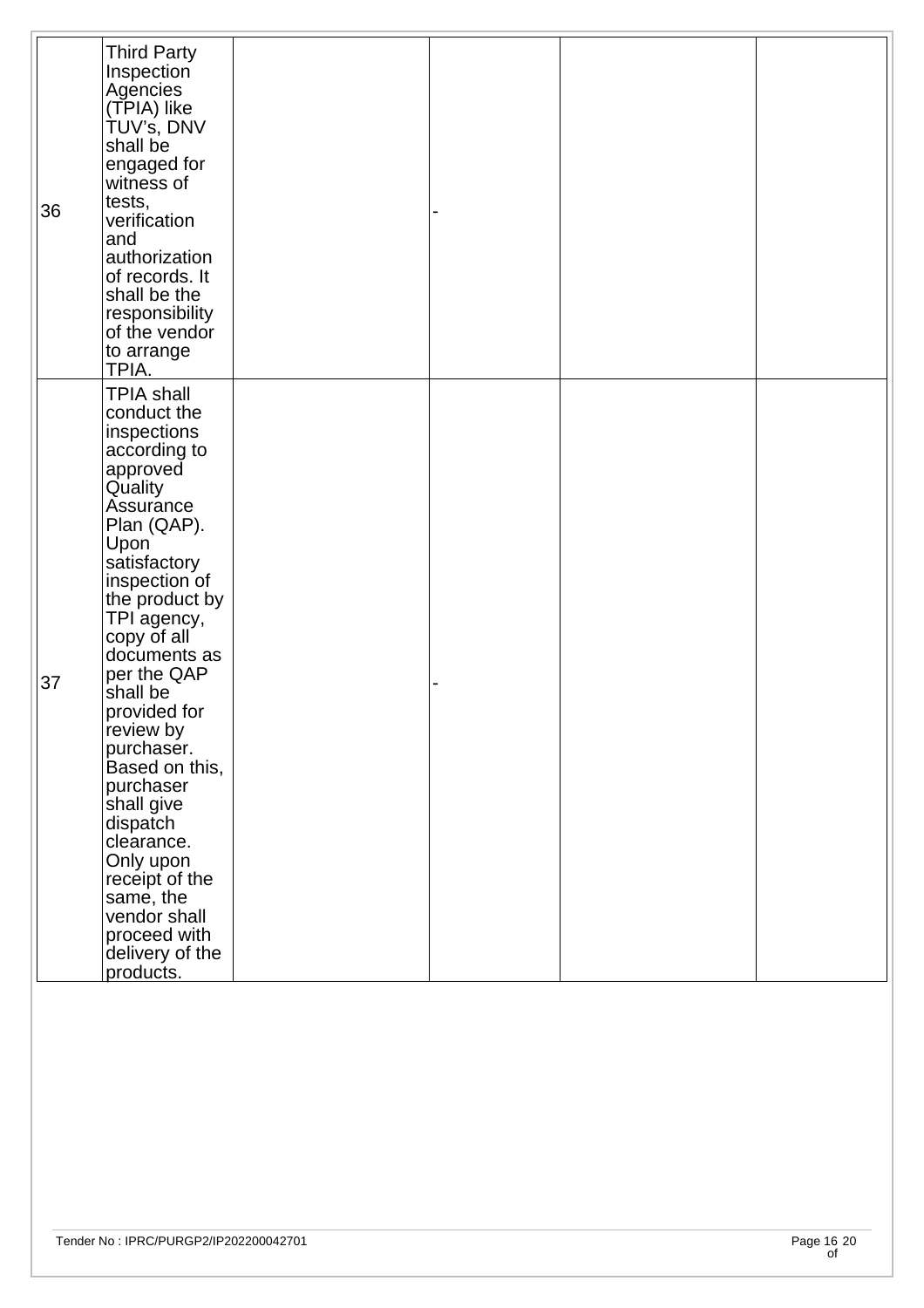| 38 | Along with<br>Consignment<br>original test<br>certificates<br>duly<br>authorized by<br>TPIA, original<br>inspection<br>reports from<br>TPI agency,<br>GA drawings<br>and service &<br>maintenance |  |  |
|----|---------------------------------------------------------------------------------------------------------------------------------------------------------------------------------------------------|--|--|
|    | manual shall<br>be provided.                                                                                                                                                                      |  |  |

# **Supporting Documents required from Vendor**

**1. Data sheet of Motor**

## **2. Data sheet of Junction Box(field)**

5 additional documents can be uploaded by the vendor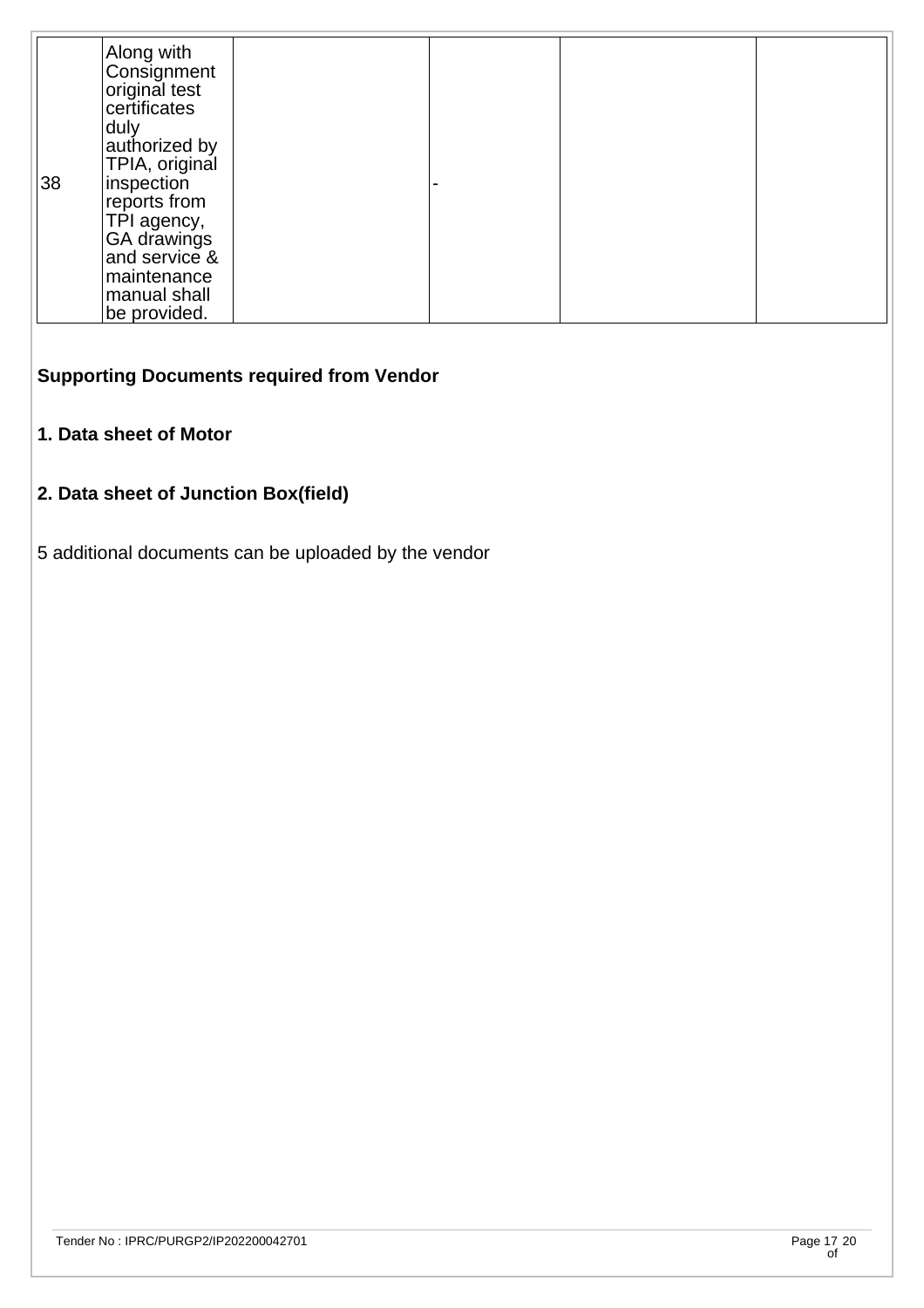## **C.2 Commercial Terms / Bid**

| SI. No.        | <b>Description</b>                                                                                                                                                                                                                                                               | <b>Compliance</b>  | <b>Vendor Terms</b> |
|----------------|----------------------------------------------------------------------------------------------------------------------------------------------------------------------------------------------------------------------------------------------------------------------------------|--------------------|---------------------|
| $\mathbf{1}$   | All necessary wiring diagrams,<br>circuit details, detailed instruction<br>and maintenance manual, final<br>drawings, parts list, list of spares<br>shall be supplied along with the<br>items.                                                                                   | Yes / No / Explain |                     |
| $\overline{2}$ | All the relevant test certificates like<br>hydrostatic and pneumatic testing of<br>monitor body, leak test, performance<br>tests for the electric motor drive,<br>functional/ performance test of the<br>completely assembled monitor shall<br>be supplied along with the items. | Yes / No / Explain |                     |
| 3              | Suitable tools to carry out the<br>installation works (by the user) shall<br>also be supplied and necessary<br>spares for two years of trouble fee<br>operation may also be quoted.                                                                                              | Yes / No / Explain |                     |
| $\overline{4}$ | The monitor shall be guaranteed for<br>proper performance for a minimum<br>period of 18 months from the date of<br>supply.                                                                                                                                                       | Yes / No / Explain |                     |
| 5              | Validity of Offer (specify)                                                                                                                                                                                                                                                      | Yes / No / Explain |                     |
| 6              | Delivery Period (specify)                                                                                                                                                                                                                                                        | Yes / No / Explain |                     |
| $\overline{7}$ | <b>Delivery Terms: Normal delivery</b><br>terms - FOR Destination (i.e., IPRC, Yes / No / Explain<br>Mahendragiri)                                                                                                                                                               |                    |                     |
| 8              | Payment Terms: 100% within 30<br>days after receipt and acceptance of<br>items (No advance payment is<br>acceptable). Specify your Payment<br>Terms.                                                                                                                             | Yes / No / Explain |                     |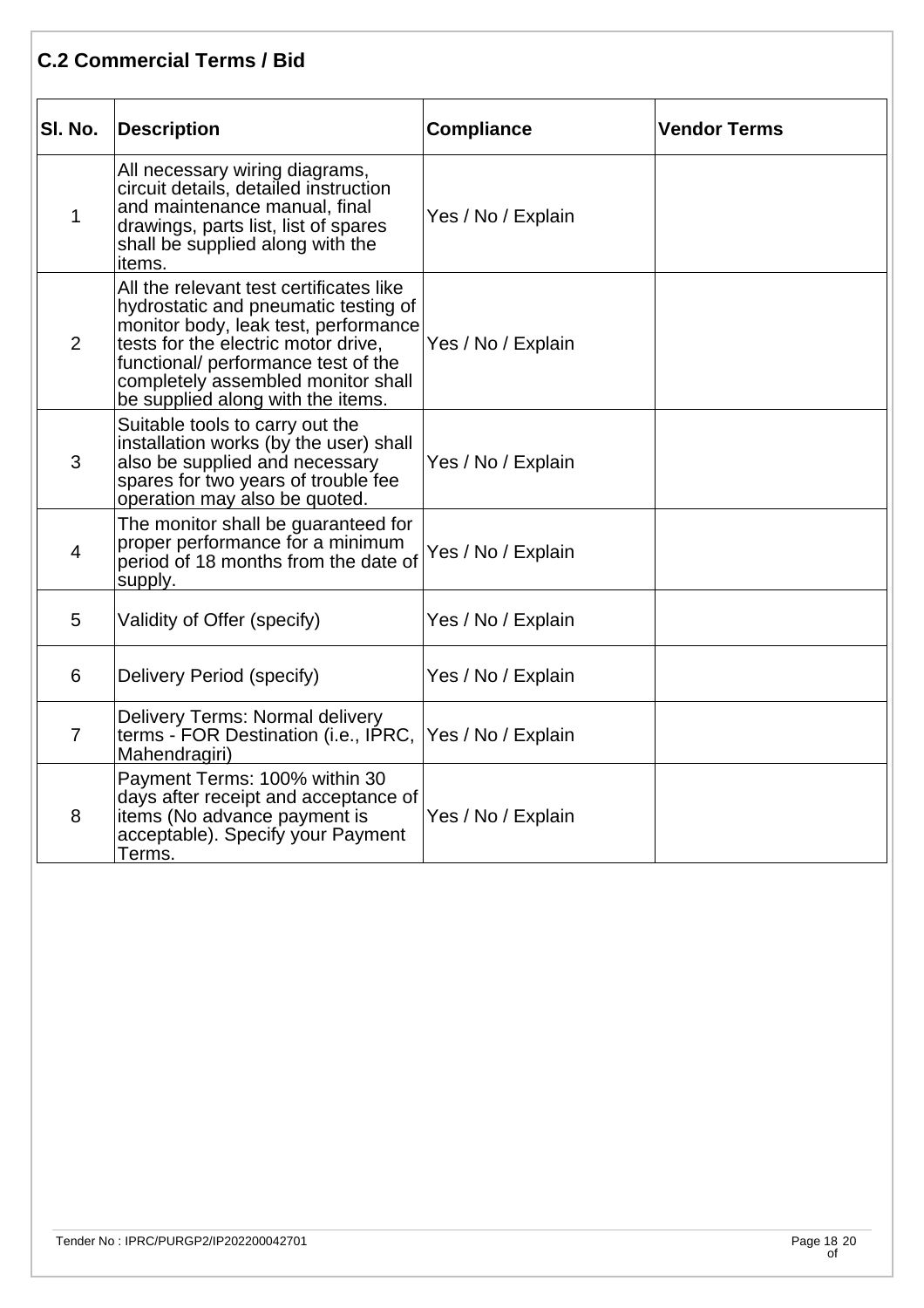| 9  | Security Deposit: The Supplier shall<br>provide Bank Guarantee for an<br>amount equivalent to the 3%<br>(THREE PERCENT) of the total<br><b>Order value towards Security</b><br>Deposit for the due performance of<br>the Purchase Order. The Security<br>Deposit can be submitted in the<br>form of Bank Guarantee or Fixed<br>Deposit Receipt obtained from any<br>Nationalized/Scheduled Bank and it<br>shall be kept valid for a period of<br>sixty days beyond the date of<br>completion of the Purchase Order.<br>This Security Deposit will be<br>returned to the Supplier only upon<br>successful completion of all the<br>contractual obligations or shall be<br>adjusted/ forfeited against non-<br>fulfilment of any of the contractual<br>obligations. The Security Deposit<br>shall be submitted within 30 days<br>from the date of receipt of Purchase<br>Order. | Yes / No / Explain |  |
|----|-------------------------------------------------------------------------------------------------------------------------------------------------------------------------------------------------------------------------------------------------------------------------------------------------------------------------------------------------------------------------------------------------------------------------------------------------------------------------------------------------------------------------------------------------------------------------------------------------------------------------------------------------------------------------------------------------------------------------------------------------------------------------------------------------------------------------------------------------------------------------------|--------------------|--|
| 10 | <b>Confirm: Conditions for BIDDER</b><br><b>FROM A COUNTRY WHICH</b><br><b>SHARES LAND BORDER WITH</b><br><b>INDIA</b>                                                                                                                                                                                                                                                                                                                                                                                                                                                                                                                                                                                                                                                                                                                                                        | Yes / No / Explain |  |
| 11 | Liquidated Damages: The delivery<br>period / completion period shall be<br>the essence of the Purchase Order.<br>If the Supplier fails to meet delivery<br>date within the time specified above<br>or any extension thereof, the<br>Department will recover from the<br>Supplier as Liquidated Damages<br>$(LD)$ a sum of 0.5% of the total order<br>value for each calendar week of<br>delay subject to a maximum of 10%<br>of the total order value. Confirm your<br>acceptance.                                                                                                                                                                                                                                                                                                                                                                                            | Yes / No / Explain |  |
| 12 | Name of PRINCIPAL, Address,<br>Contact No, E-mail Id etc. (specify):                                                                                                                                                                                                                                                                                                                                                                                                                                                                                                                                                                                                                                                                                                                                                                                                          | Yes / No / Explain |  |
| 13 | Currency quoted (specify)                                                                                                                                                                                                                                                                                                                                                                                                                                                                                                                                                                                                                                                                                                                                                                                                                                                     | Yes / No / Explain |  |
| 14 | <b>Warranty / Guarantee Period:</b><br>(specify)                                                                                                                                                                                                                                                                                                                                                                                                                                                                                                                                                                                                                                                                                                                                                                                                                              | Yes / No / Explain |  |
| 15 | Taxes and other costs, if any:<br>(specify). As per Notification No.<br>45/2017 - Central Tax and 47/2017-<br>Integrated Tax (rate) dated<br>14/11/2017, we are eligible for<br>concessional rate of $GST \& 5\%$ .<br>Relevant Certificate shall be issued<br>as and when required.                                                                                                                                                                                                                                                                                                                                                                                                                                                                                                                                                                                          | Yes / No / Explain |  |